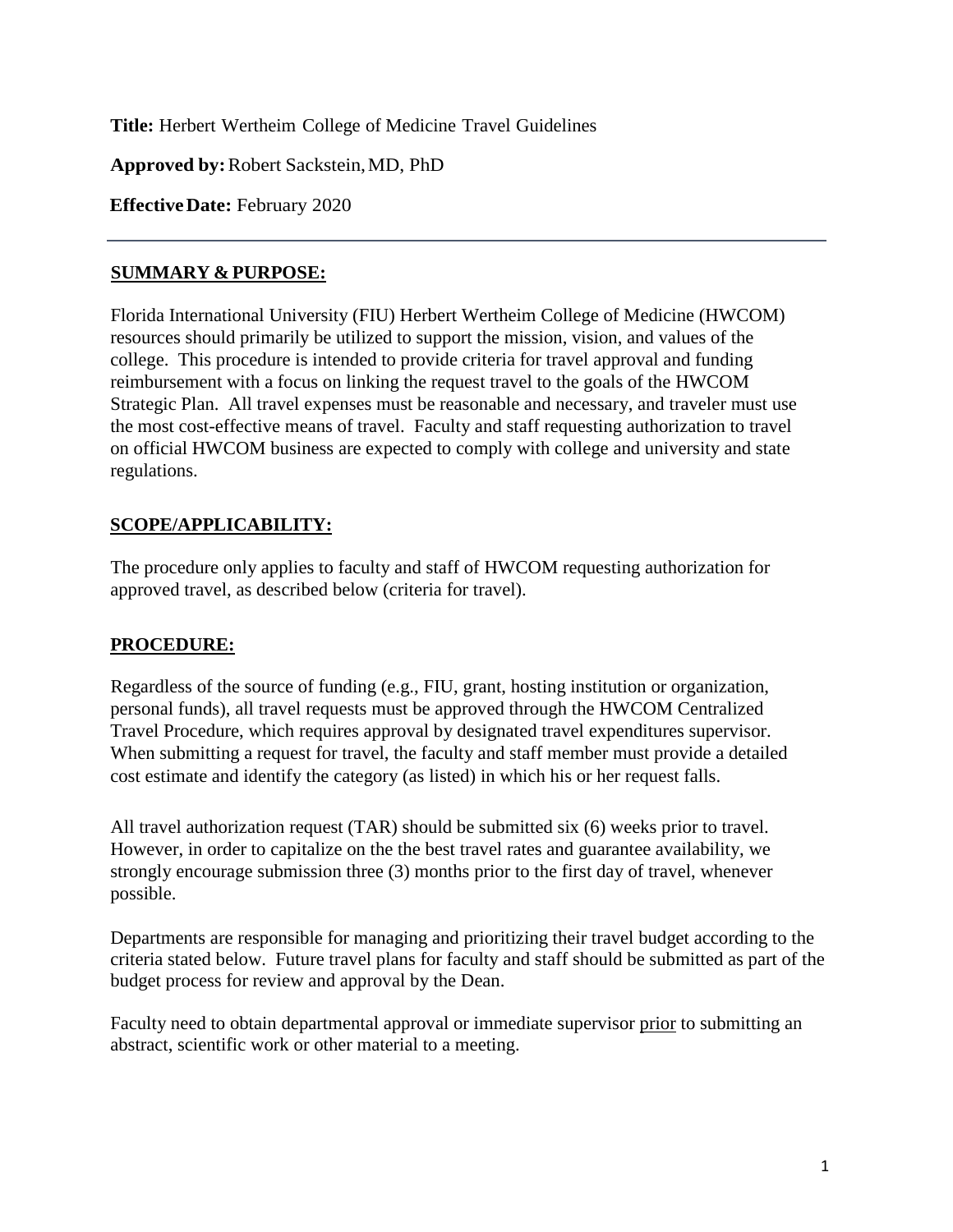# **Criteria for Travel**

Travel approval to be based on one or more of the following criterias:

- 1. *Scholarly Activity*
	- a. National or international meetings for a professional association, organization, or society in the traveler's field.
	- b. Research peer reviewed platform/plenary.
	- c. Research peer reviewed poster.
	- d. Peer reviewed educational presentation.
	- e. Invited educational presentations. The host of the invited educational presentation is expected to cover all or a large majority of the travel expenses.
	- f. Potential for increased research productivity such as grant review (study section), NIH program consultation.
	- g. Research collaboration and/or enhancing technical capabilities (e.g., learning new laboratory techniques or clinical procedures).
	- h. Abstracts that have been approved by the department and immediate supervisor prior to submission.

## 2. *Professional Development*

a. Education and training that demonstrates direct benefit specifically related to programmatic goals.

## 3. *Networking*

- a. Member of a professional association, society, or organization in related field that requires attendance.
- b. Clinical, education, professional or research collaboration.

### 4. *Recruitment*

a. Recruitment of students, faculty and staff whose knowledge skills and expertise align with the clinical, education, research, or administrative goals.

## 5. *Other*

a. The meeting must be planned with a specific agenda and defined objectives. This category could entail travel related to University/HWCOM efforts in governmental affairs and/or fostering academic collaborations at institutional levels.

## **Priority considerations:**

Priority is given to travel which aligns with the HWCOM Strategic Plan goals.

- 1. *Education and Training Excellence*
	- a. Promote learner and resident success through an educational platform of medical knowledge, research and clinical care, integrated with a deep understanding of population health, health disparities, interprofessional interventions and the social determinants of health.

## 2. *Health Care and Community Health*

a. Design and deliver a trademark brand of clinical care focused on population health management to improve South Florida's health outcomes, reduce health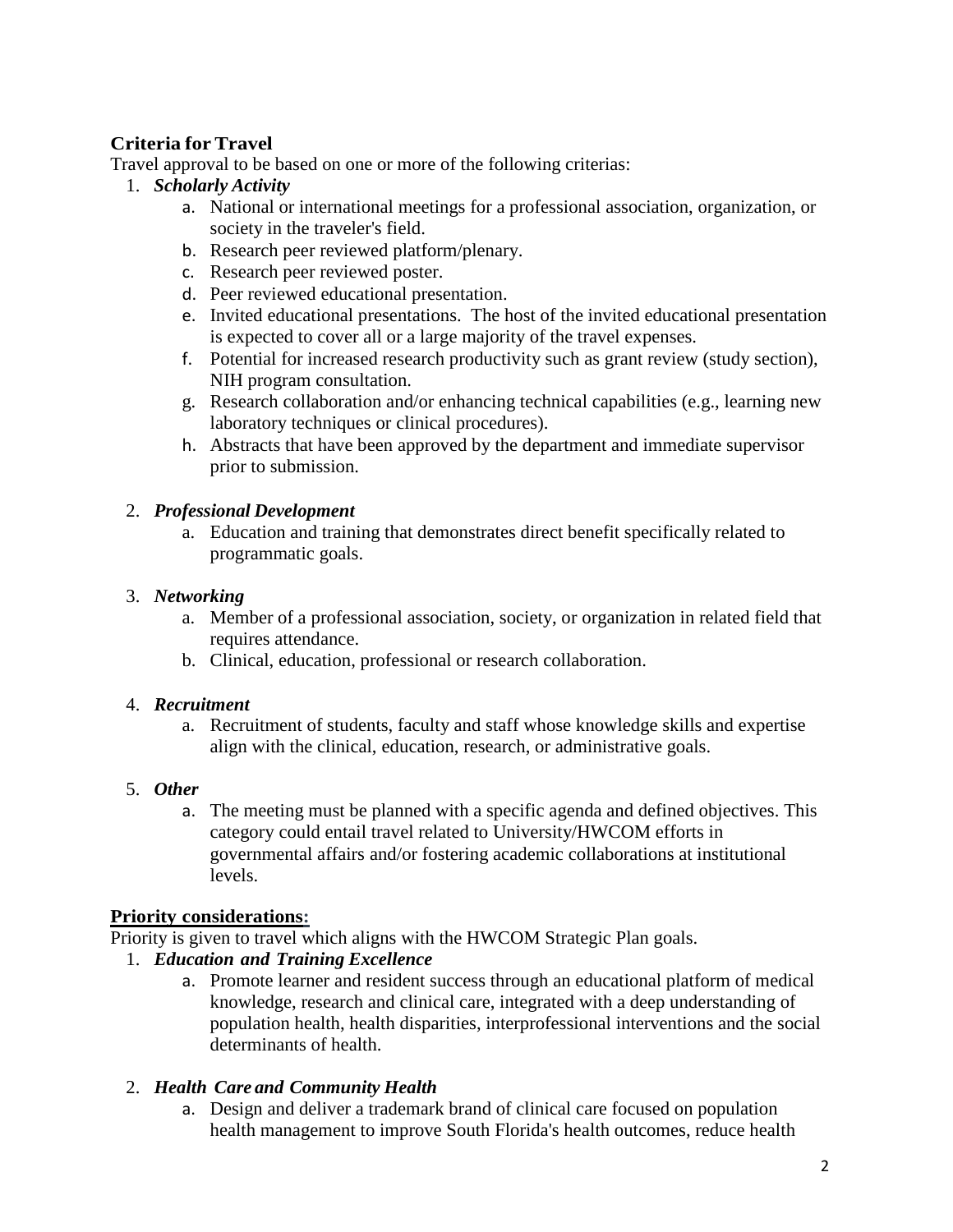care costs, and optimize patient experience, while providing an innovative clinical learning environment for students.

### 3. *Research and Evaluation*

a. Conduct basic, applied, translational, clinical and interdisciplinary research that leverages South Florida's diverse demographics, improves the health of the South Florida community and aligns with national and global health trends.

## *4. Faculty and Staff Success*

a. Foster a culture of excellence, innovation and professionalism by attracting and retaining faculty and staff who embrace diversity and are lifelong learners and forward thinkers.

## 5. *Strategic Partnerships*

a. Forge and strengthen partnerships that provide optimal learning environments for students, residents and faculty; establish platforms for research and create value for the community and FIU.

## **Additional considerations:**

Although no procedure can address every scenario, this document is intended to cover the most common travel-related situations; where unusual circumstances arise, exceptions will be provided on a case-by-case basis.

- 1. All travel must be approved by the Supervisor or designee and the Expense Manager and there must be an approved TA prior to purchase or registration. Individual unit managers are required to keep a travel expense log with the approved travel and final total cost for each faculty and staff by academic year. Unit budget approver managers will provide the travel expense log to the department chair and/or executive associate deans or designees to ensure compliance.
- 2. A faculty member who has grant funding from an external (non-FIU) source is expected to use grant funds for related travel whenever possible; however, he or she must still seek approval in advance through the HWCOM travel authorization process.
- 3. All travel for faculty or staff in positions (e.g., Office of Student Affairs) who have job duties that require travel will be supported with appropriate justification and alignment to HWCOM plan and/or goals.
- 4. Faculty and staff members may be allocated additional funding for professional development activities based on their involvement in national or international committees and organizations on a case-by-case basis.
- 5. Traveler must ensure that all clinical, education and research commitments are appropriately covered during travel period prior to submission of the TAR.